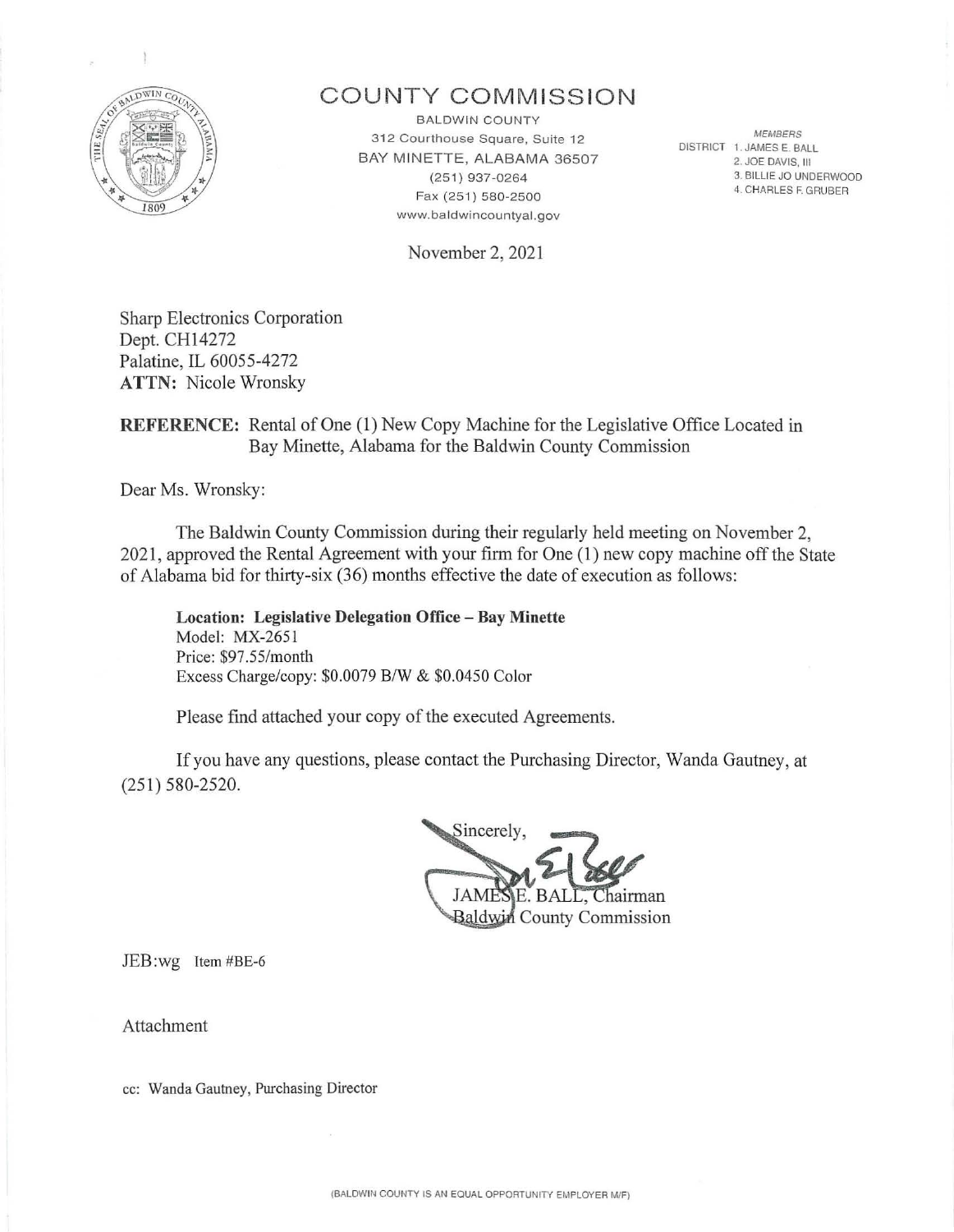Order# B323

B323

# **Sharp Electronics Corporation**

Order Address: One Sharp Plaza Box Q, Mahwah, NJ 07495

Remit Address: Dept CH 14272, Palatine, IL 60055-4272

STATE CONTRACT RENTAL AGREEMENT

| BILL TO:                                                       | SHIP TO:                              |
|----------------------------------------------------------------|---------------------------------------|
| <b>Baldwin County Commission</b>                               | Baldwin County Legislative Delegation |
| 312 Courthouse Square Suite 11                                 | <b>Constituent Services</b>           |
| Bay Minette, AL 36507                                          | 203 Oak Street                        |
|                                                                | Bay Minette, AL 36507                 |
| TELEPHONE # 251-580-1911                                       | TELEPHONE # 251-937-0240              |
| Contact: Sherry Smith                                          | Contact: Cliff McCollum               |
| $\overline{\text{DATE}}$                                       | BEGINNING METER READ                  |
| TERM: 3 YR, Agreement under the provisions of State of Alabama |                                       |

 $T$ ur: 3  $r$ R. Agreement under the provisions of State of Alabama Contract # 140603-AL-06

RATE: Monthly<br>Base Charge: \$97.55 Base Charge: \$97.55 Copies N/A Excess Charge Included - - - -Per Copy\$ s.0019srw&s.04soco1or

3 Yr Equip. Total \$3,511.80

Note: Per the terms and conditions of the AL contract, the applicable local usage tax has been added to the monthly payment

 $1.7.7$ 

on DESIGN LITE

| <b>MFG</b>   | <b>MODEL</b> | SERIAL #               | LOCATION | <b>METER</b> |
|--------------|--------------|------------------------|----------|--------------|
| <b>SHARP</b> | MX-2651      |                        |          |              |
|              | MX-TU16      |                        |          |              |
|              | MX-DE25N     |                        |          |              |
|              | MX-FX15      |                        |          |              |
|              |              | REPLACES S/N #85048568 |          |              |
|              |              |                        |          |              |
|              |              |                        |          |              |